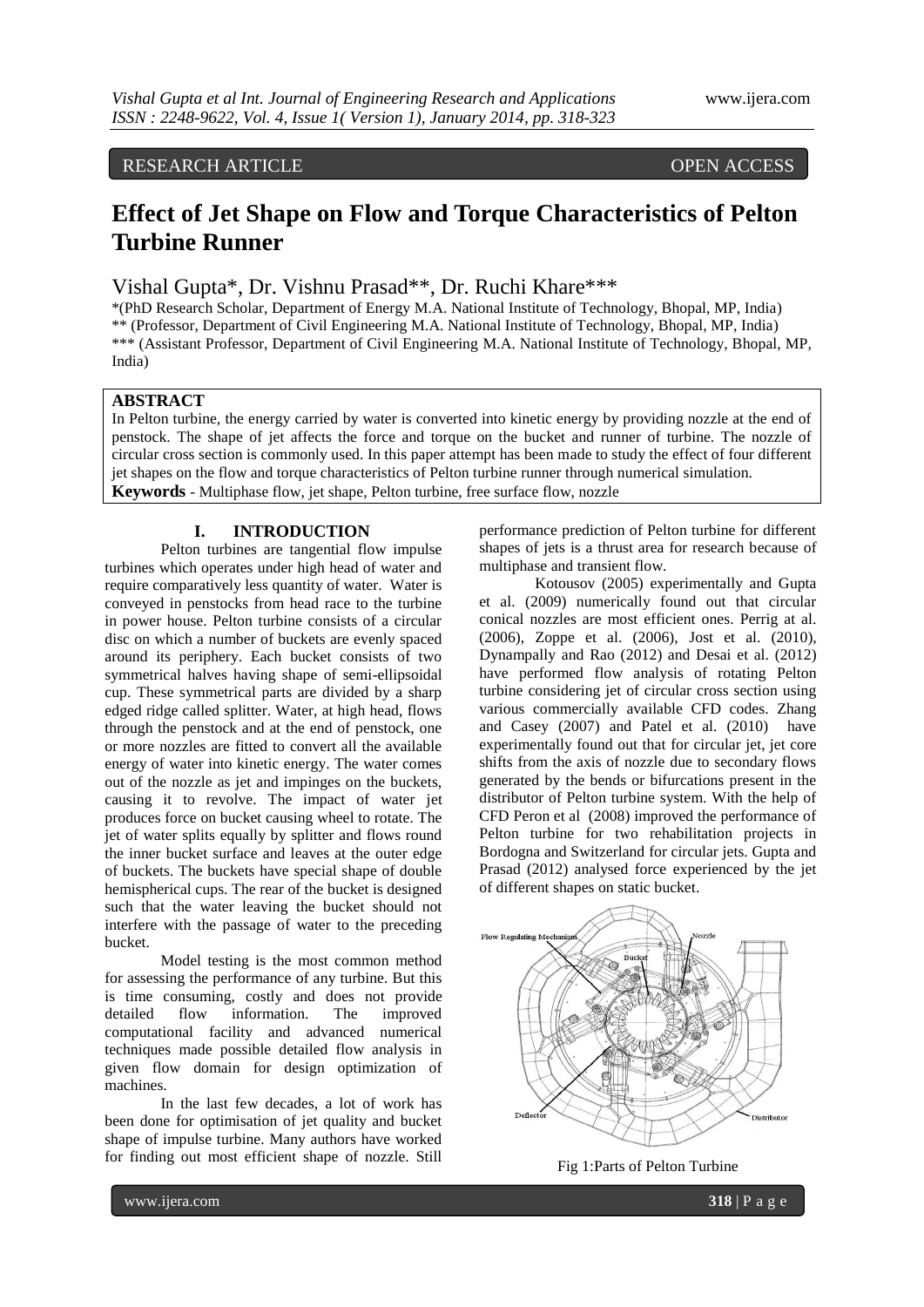In the present paper, numerical flow simulation of a six jet Pelton turbine shown in fig.1 for different shapes of jets with same cross sectional area has been carried out to access its performance at best efficiency point (BEP) by using commercial CFD code.

#### **II. GEOMETRIC MODELING**

In the present work, for the study of jet shape, the domain from exit of nozzle to runner was created. Due to limitation of computational power, only three symmetrical half jets with 10 symmetrical half buckets were created. The geometry of runner and stator is done separately. The stator is modeled for circular, triangular, square, ellipse jet inlet shown in fig 2 to fig 5. The symmetrical half of rotor is having 10 buckets as shown in fig 6. The modeling has been done in ICEM CFD.







Fig. 3: Stator with triangular inlet



Fig. 6: Rotor domain

**III. MESH GENERATION** The complete flow regime is discretised into grid having tetrahedral elements for flow space and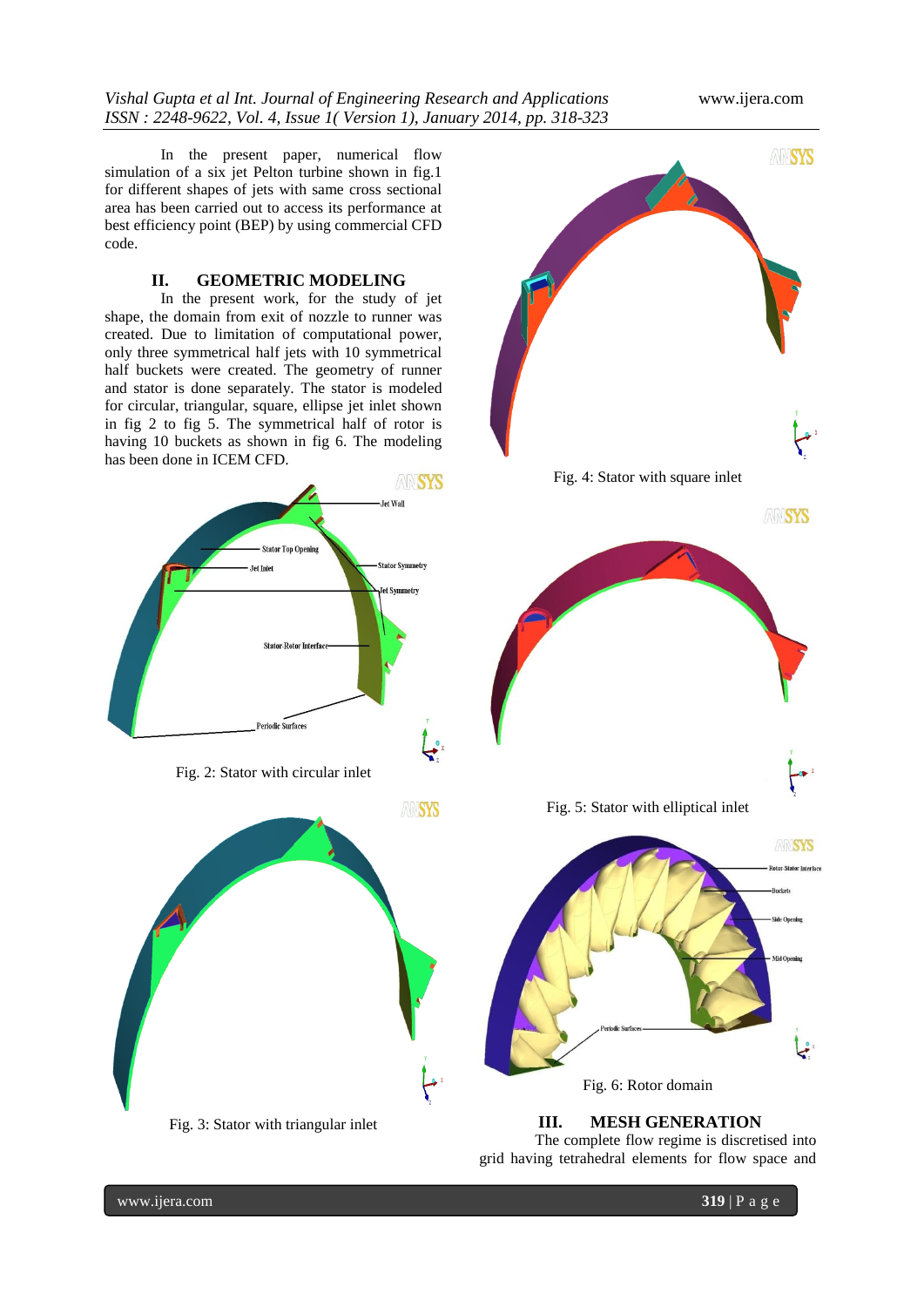triangular elements for surfaces. The mesh of stator domain with square inlet has been shown in fig.7. Prismatic elements have been applied near jet wall and bucket surface for better resolution of boundary layer.



Fig. 7: Meshing of stator domain with square inlet

# **IV. INPUT DATA AND BOUNDARY CONDITIONS**

Stator domain is kept stationary while the rotor domain is specified rotational speed of 820 rpm. The SST turbulent model given by Menter with automatic wall function was used as SST model is able to capture the flow in the region of higher shear stresses by solving a turbulence based model (k–ω) at the wall and k-ε in the region of bulk flow.

In transient analysis, the time step plays a vital role. For larger time steps, the efficiency decreases and for smaller time steps, efficiency can be predicted well but the computational time increases drastically. So due to the limitation of computational power, time step corresponding to  $1^{\circ}$  (2.032×10<sup>-4</sup>sec) runner rotation was considered.

For numerically obtaining solution of a problem, boundary conditions at inlet and outlet are required to be defined and the solution of the problem depends on values given at boundary conditions. In present case, air and water with reference pressure of 1 atmospheric pressure are taken. Transient flow simulation with time step corresponding to  $l^{\circ}$  runner rotation has been taken.

Jet inlet is defined as inlet with water velocity of 30.7 m/s normal to surface. Jet symmetry, stator symmetry, rotor symmetry have been defined as symmetric type boundary conditions. Periodicity has been applied at both symmetric ends of stator and rotor. As the flow around impulse turbine is at atmospheric pressure, opening type boundary conditions are applied at stator side opening, stator top opening, rotor side opening and rotor mid opening with relative pressure of 0 atmospheric. Transient rotor-stator interface is set between both the domains.

### **V. FORMULAE USED**

The jet after striking the buckets with force, gets deflected towards the outlet of the buckets. The jet exerts torque on the buckets and thus the runner rotates. The following formulae are used for computation of parameters of turbine:

Theoretical power input:

$$
P_I = \rho \times g \times Q \times H \tag{1}
$$

Power output:

$$
P_O = \frac{2 \times \pi \times N \times T}{60} \tag{2}
$$

Hydraulic efficiency:

$$
\eta_h = \frac{P_o}{P_I} \tag{3}
$$

Time step corresponding to 1<sup>°</sup> runner rotation:

$$
\Delta t = \frac{60}{360 \times N} \tag{4}
$$

### **VI. MESH INDEPENDENCY TEST**

In numerical simulation, size of mesh and its quality affects the accuracy of results. The mesh independency test was carried out only for circular shape of jet. Same mesh size was given for other stators. The quality of the mesh was checked to be within the recommended values of ANSYS CFX. It was found that result becomes independent of stator mesh at 456213 nodes and for rotor, the torque becomes independent of mesh size after 1537618 nodes.

#### **VII. RESULTS AND DISCUSSIONS**

The flow simulation has been carried out at best efficiency point keeping cross sectional area of jets constant for each case. The numerical results for efficiency are validated with experimental results for circular jet at best efficiency point. The efficiency obtained from numerical simulation for circular jet is 88.03% which is close to experimental value of 91.5%. The results are analysed for water volume fraction iso-surfaces, pressure distribution within the flow domains.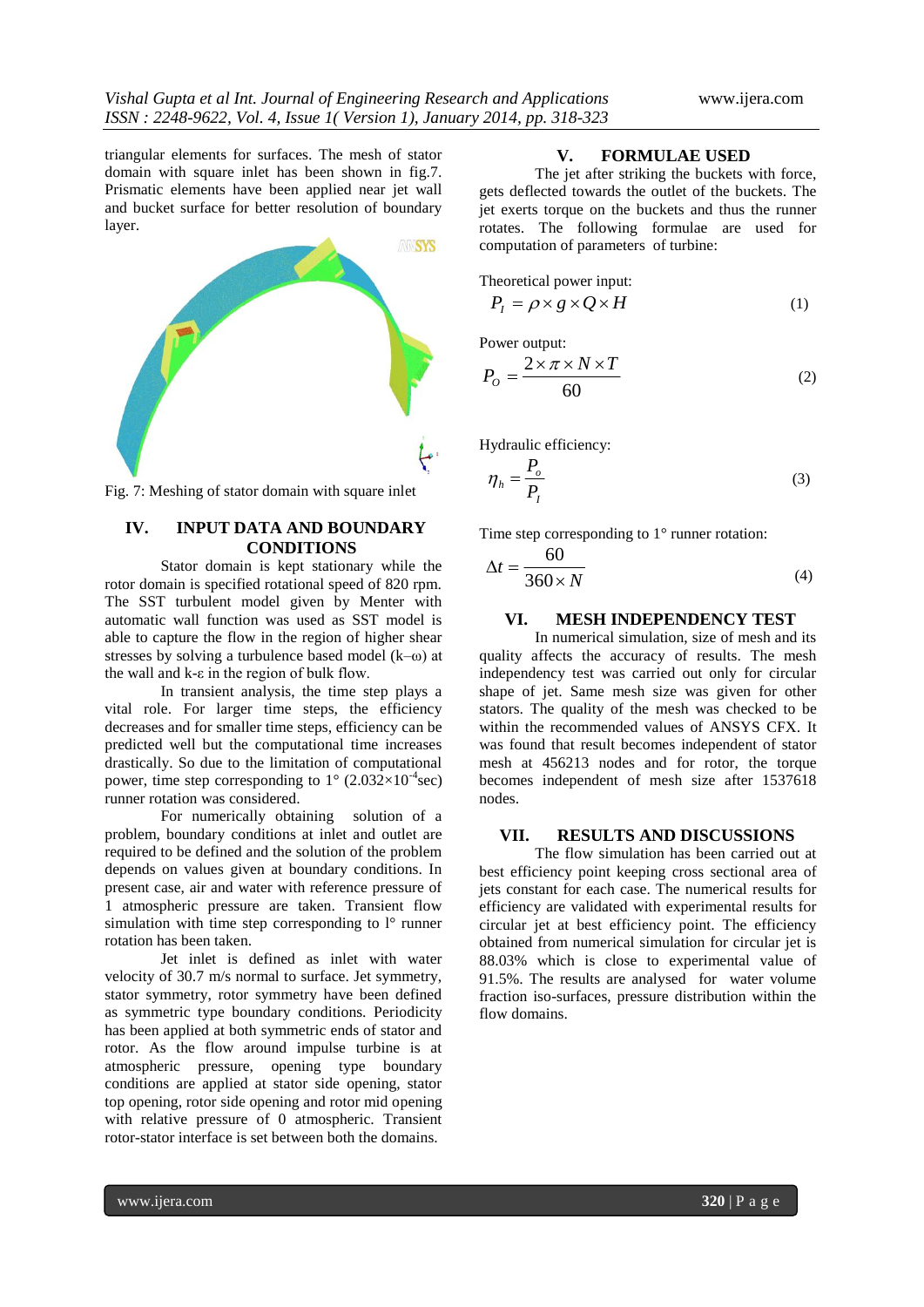



Fig 8: Water sheet for circular jet



Fig 9: Water sheet for triangular jet



Fig 10: Water sheet for square jet



Fig 11: Water sheet for elliptical jet

Spreading of water is more uniform for circular jet as seen in fig 8 and for triangular and square shaped jets in fig 9 and fig 10, water jet is unable to pass through the cut out which causes early interaction of water with bucket. In case of elliptical jet also, water spreads large over full surface of bucket as shown in fig 11.



Fig.12: Water volume fraction contour at mid span of bucket for various jet shapes at BEP

It is observed from fig 12 that for circular and elliptical jets, buckets get fully emptied before reaching in front of next jet. But in case of triangular and square jets, the buckets are not completely emptied before reaching the next jet and this may create hindrance in the path of coming jet of water. This will lead in poor performance of turbine runner.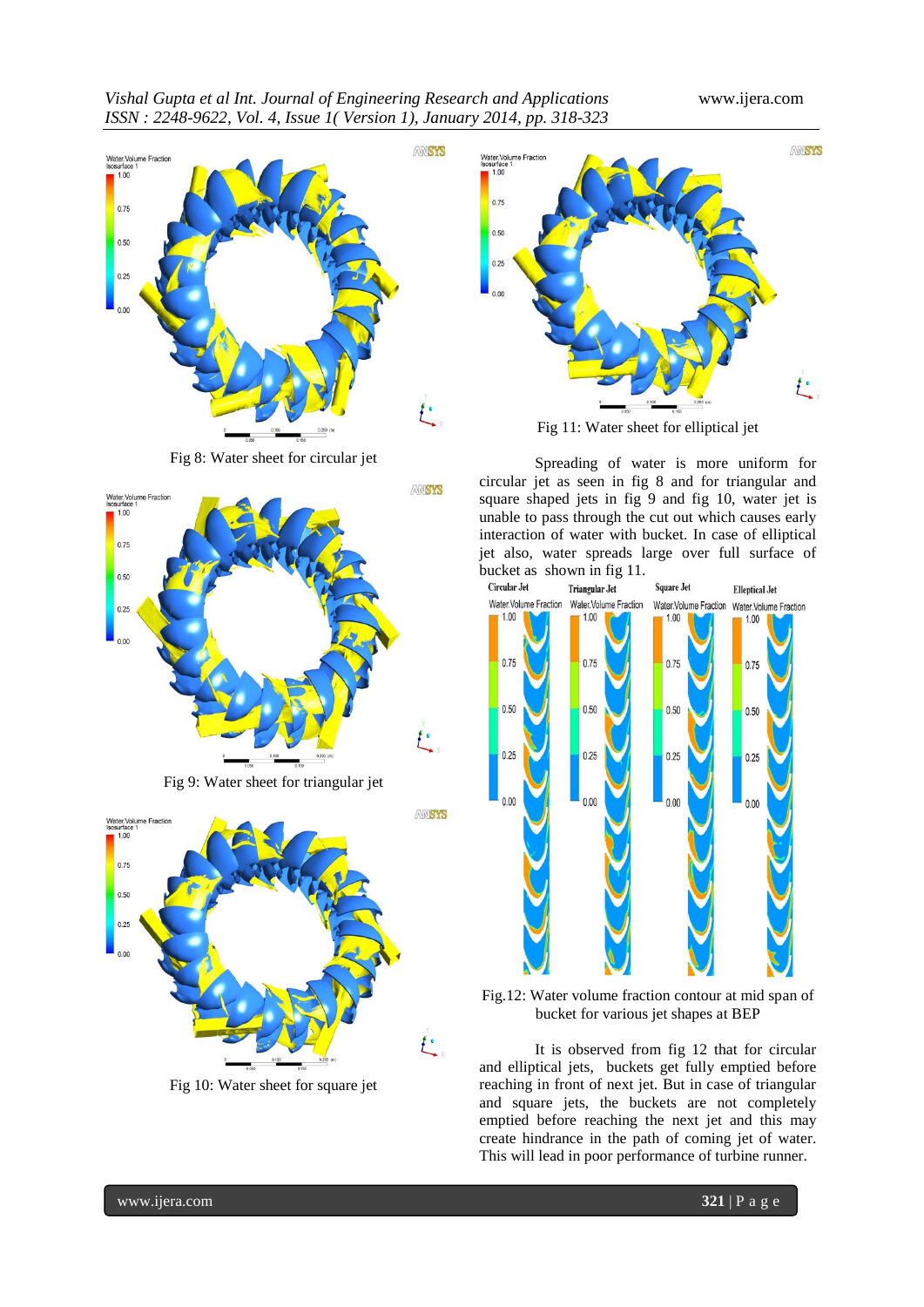

Fig 13: Pressure contour on buckets for circular jet



Fig 14: Pressure contour on buckets for triangular jet



Fig 15: Pressure contour on buckets for square jet



Fig 16: Pressure contour on buckets for elliptical jet

From fig 13 to fig 16 it is observed that the highest pressure is observed at the deepest zone of the buckets. Splitter and cut out also experience higher pressure as compared to other parts of buckets in all cases.



Fig 17: Variation of torque on buckets with angle of rotation

It is seen from fig 17 that torque increase is gradual and rate of increase is same for all jet shapes up to 40°. And again after 80° rotation, the value of torque becomes nearly constant for all jet shapes. Torque value increases when the buckets are in front of the jets and decreases as the distance between jets and buckets increases. Average value of torque is observed to be maximum for circular jet and minimum for elliptical jet. This is due to the less surface area of circular jet in contact with air. The values of hydraulic efficiency from numerical simulation for different jet shapes are given in table 1. It is seen that highest efficiency is achieved for circular jet and minimum for elliptical jet shape.